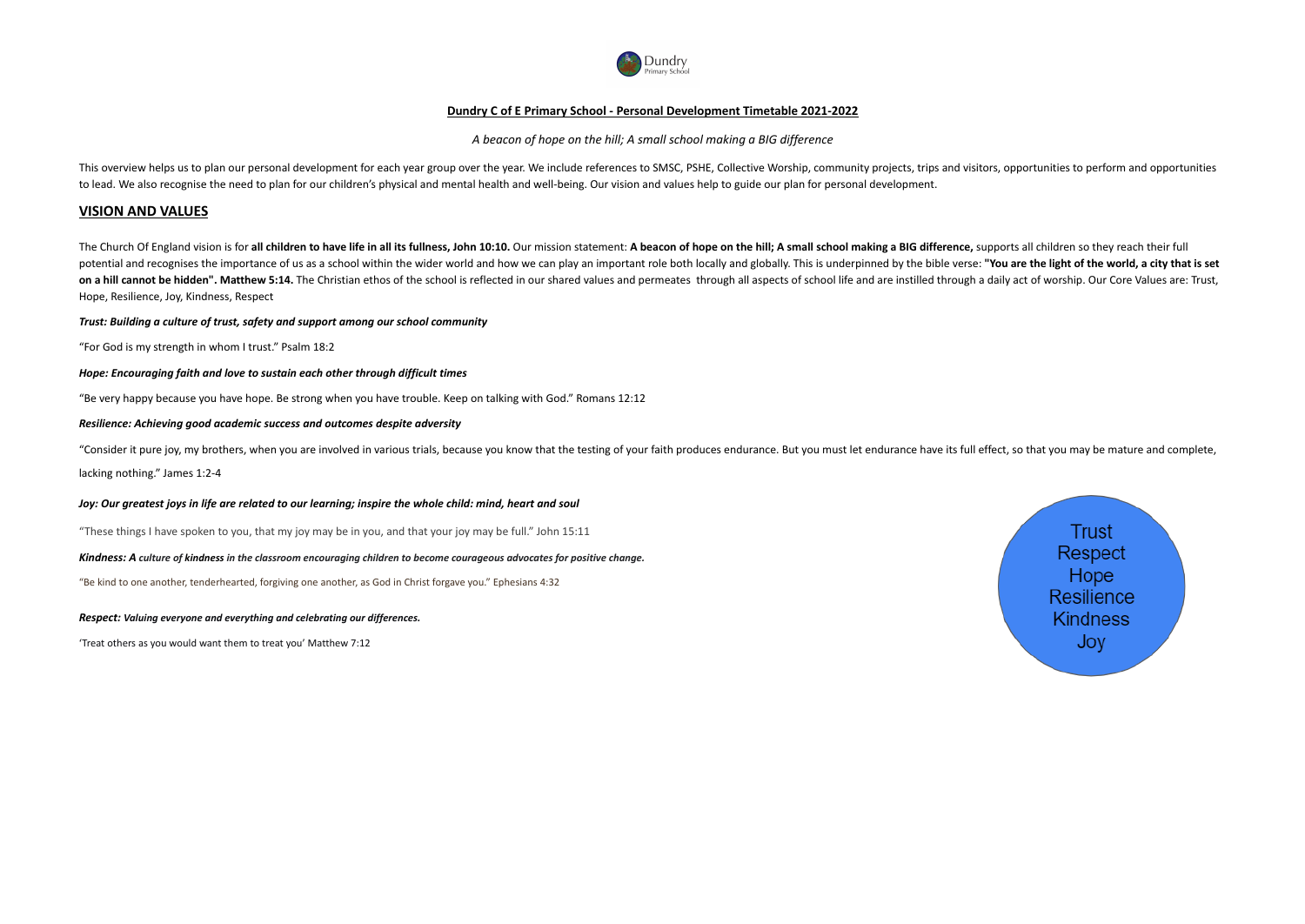

*A beacon of hope on the hill; A small school making a BIG difference*

# **Overview of themes**

| <b>Cycle A</b><br>2021 - 2022               | Term 1                                                                                                      | Term 2                                                                                                           | Term <sub>3</sub>                                                                   | Term 4                                               | Term 5                                                                                       | Term 6                              |  |
|---------------------------------------------|-------------------------------------------------------------------------------------------------------------|------------------------------------------------------------------------------------------------------------------|-------------------------------------------------------------------------------------|------------------------------------------------------|----------------------------------------------------------------------------------------------|-------------------------------------|--|
| <b>EYFS Theme</b>                           | Me and my home / local history                                                                              | Seasons                                                                                                          | <b>Transport</b>                                                                    | <b>Kings and Queens</b>                              | Plants and growing things                                                                    | Under the sea                       |  |
| <b>Whole School</b><br><b>Core Values</b>   | <b>Trust</b>                                                                                                | <b>Respect</b>                                                                                                   | Hope                                                                                | <b>Resilience</b>                                    | <b>Kindness</b>                                                                              | Joy                                 |  |
| <b>PSHE theme (Jigsaw)</b>                  | Being me in my world                                                                                        | <b>Celebrating Difference</b>                                                                                    | <b>Dreams and Goals</b>                                                             | <b>Healthy Me</b>                                    | Relationships                                                                                | Changing me                         |  |
| <b>Fundamental</b><br><b>British Values</b> | Mutual respect for and tolerance of those with different faiths and<br>beliefs, and for those without faith |                                                                                                                  |                                                                                     | Individual liberty                                   | Democracy and The rule of law                                                                |                                     |  |
| <b>Learning Skills</b>                      | Learners are:                                                                                               | <b>Self Managers</b><br>'Tortoise'                                                                               | <b>Team Workers</b><br>'Bee'                                                        | <b>Creative Thinkers</b><br>'Spider'                 | <b>Independent Enquirers</b><br>'Cat'                                                        | <b>Reflective Learners</b><br>'Owl' |  |
|                                             | Learners do:                                                                                                | Motivate themselves<br>Have emotional skills                                                                     | Have social skills                                                                  | <b>Work Creatively</b>                               | Enquire<br>Problem Solve<br>Apply Knowledge                                                  | Evaluate                            |  |
|                                             | Learning skill:                                                                                             | Persevere<br>Manage distractions<br>Set goals<br>Be self aware<br>Manage feelings<br>understand others' feelings | Be independent<br>Collaborate, value and<br>support others<br>Communicate<br>Listen | Use imagination<br>Lateral thinking<br>Meta-learning | Be curious<br>Question<br>Plan<br>Make choices<br>Reason<br>Form opinions<br>Apply knowledge | Reflect<br>Revise                   |  |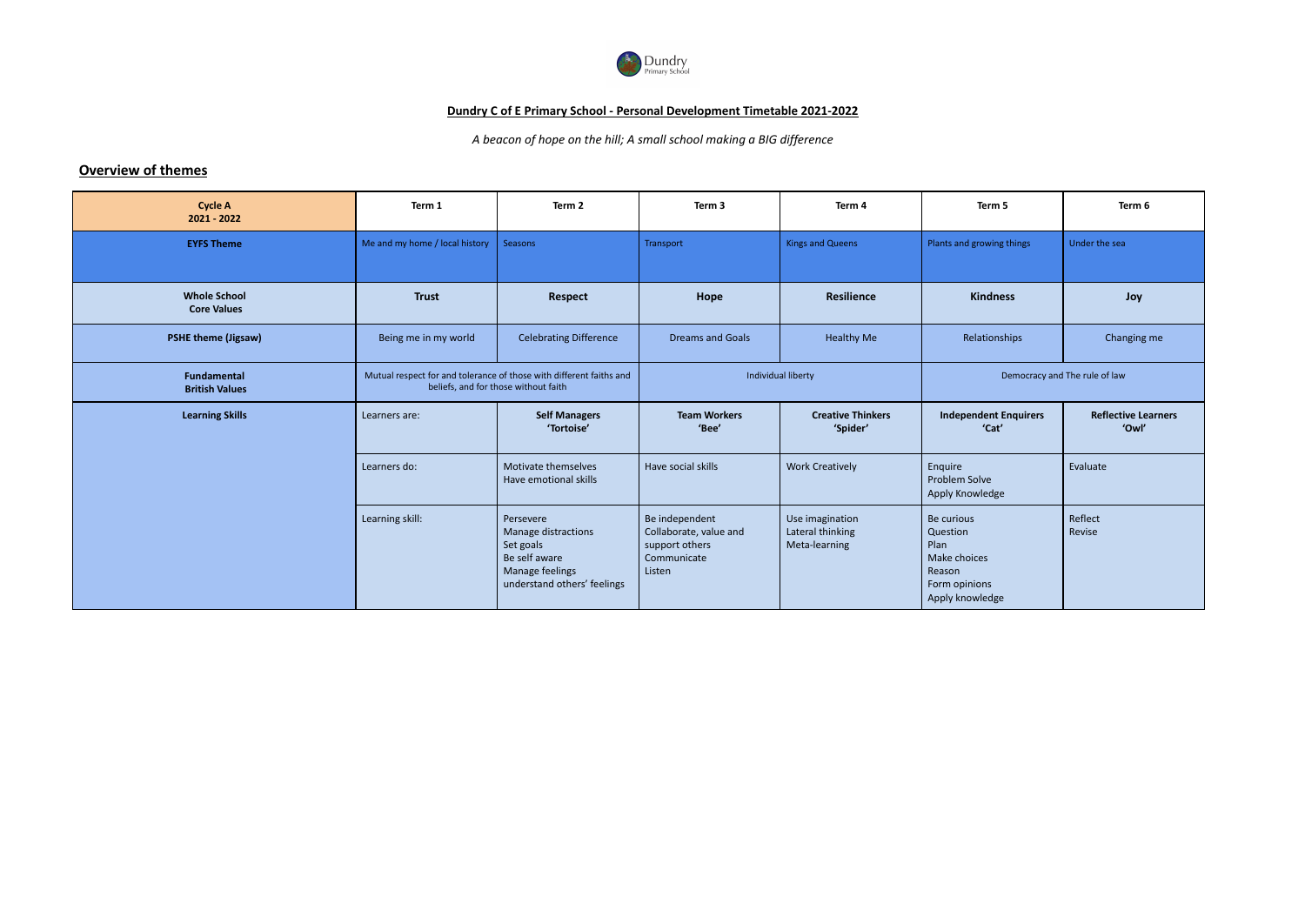

*A beacon of hope on the hill; A small school making a BIG difference*

# **Collective Worship Planner**

At Dundry C of E Primary School we meet as a whole school or as a class for collective worship each school day at 2:50pm. Our week generally follows this timetable:

|                  | Main Theme / Focus                                                                                   | <b>Links to SMSC</b>                                                                                       | Led by                                                       | <b>Monitored by</b>                                         |
|------------------|------------------------------------------------------------------------------------------------------|------------------------------------------------------------------------------------------------------------|--------------------------------------------------------------|-------------------------------------------------------------|
| <b>MONDAY</b>    | Celebration (parents invited) -<br>achievement certificates, star pupil<br>certificates, value award | Spiritual<br><b>Moral</b><br><b>School Vision and Values</b>                                               | Head<br>teacher and pupil voice teams                        | Governors<br><b>Head Teacher</b>                            |
| <b>TUESDAY</b>   | Fundamental British Values and/or<br>vision and values<br><b>OR</b><br>Jigsaw                        | Spiritual<br>Moral<br><b>School Vision and Values</b><br><b>British Values</b><br><b>Cultural Capital</b>  | <b>Head Teacher</b><br><b>PSHE Lead</b><br>Pupil Voice teams | Governors<br>Head Teacher<br>PSHE Lead<br>Pupil Voice Teams |
| <b>WEDNESDAY</b> | Church Assembly<br><b>Vision and Core Values</b>                                                     | Spiritual<br><b>Moral</b><br><b>School Vision and Values</b>                                               | Members of church, other clergy or<br><b>Head Teacher</b>    | Governors<br><b>Head Teacher</b>                            |
| Thursday         | Class assembly for parents<br>Or<br>Singing                                                          | <b>British Values</b><br>Social<br><b>School Vision and Values</b><br>Spiritual<br><b>Cultural Capital</b> | Head teacher, class teachers and pupil<br>voice teams        | Governors<br><b>Head Teacher</b>                            |
| <b>FRIDAY</b>    | Class-based assembly - Fundamental<br>British Value of the term                                      | <b>Social</b><br><b>Cultural Capital</b>                                                                   | Class teachers and/or pupil voice<br>teams                   | <b>Head Teacher</b><br>CW monitors                          |

**A termly plan will be sent to each teacher to help you plan and deliver weekly assemblies.**

#### **Each term classes will lead two assemblies**

| specific dates tbc                                 | Term 1       | Term 2       | Term 3       | Term 4   | Term 5   | Term 6            |
|----------------------------------------------------|--------------|--------------|--------------|----------|----------|-------------------|
| <b>Class sharing assembly</b><br>(parents invited) | none - covid | none - covid | none - covid | Oak      | Sycamore | Willow<br>Conifer |
| <b>Class prayer assembly</b>                       |              |              |              | Sycamore | Willow   | Oak               |

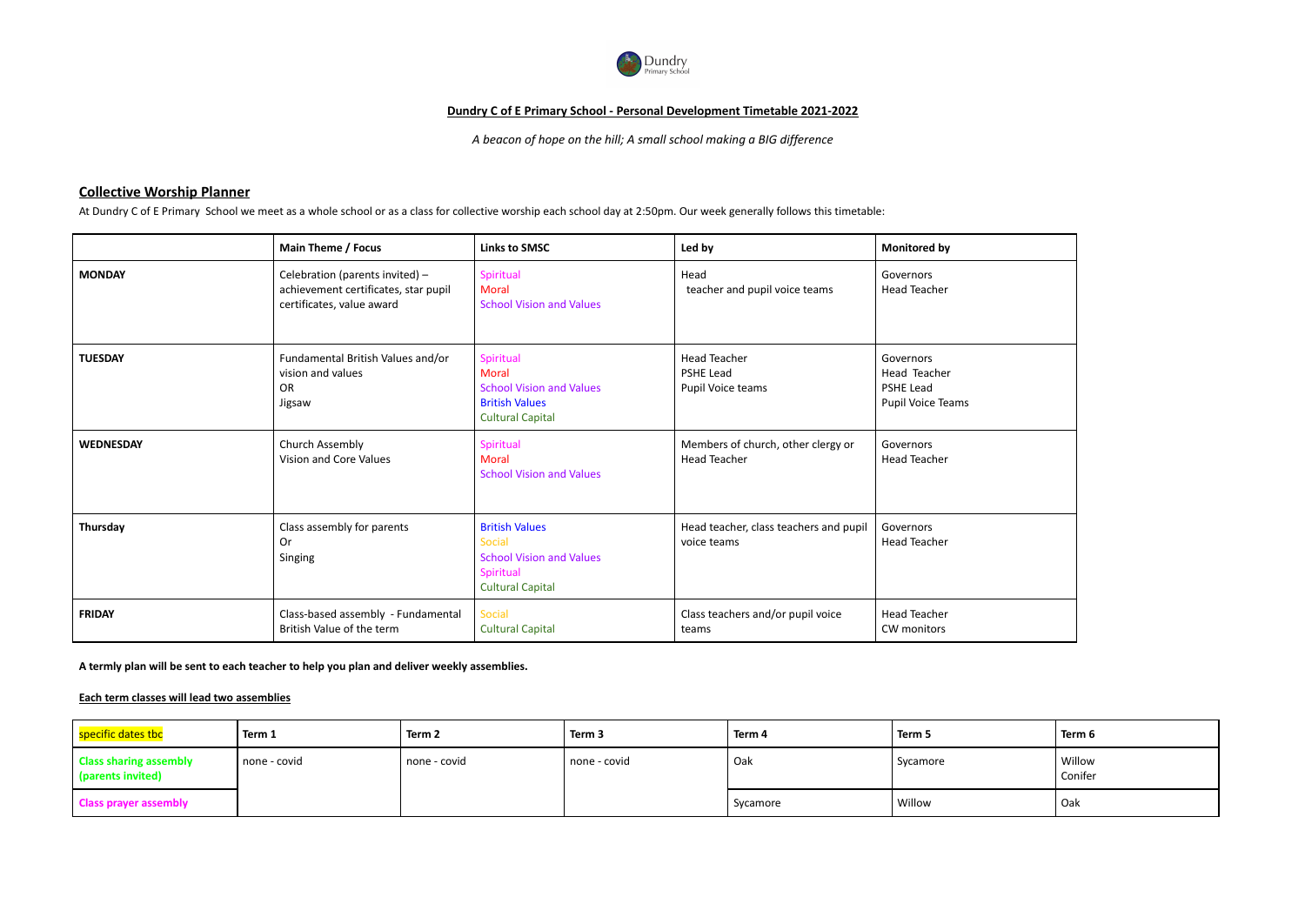

*A beacon of hope on the hill; A small school making a BIG difference*

## **Pupil Voice Teams**

We have three teams of children who work on their own set of aims and objectives throughout the year, representing the pupil voice, reaching out to local communities and charities and helping to make our school a happy pla **For 2021/22 these teams will also help introduce the new Trust Citizenship and Character Award.**

> **House Captains** Cultural Capital Social School Vision and Values

**Children write and/or deliver a speech to Mr Wyatt to apply (Mr Wyatt and Mrs Maggs appoint)**

| <b>Young Heads and Ambassadors</b>                                                                                                                                                                                                                                                                   | <b>School Council</b>                                                                                                                                                          | <b>House Captains</b>                                                                                                                             |
|------------------------------------------------------------------------------------------------------------------------------------------------------------------------------------------------------------------------------------------------------------------------------------------------------|--------------------------------------------------------------------------------------------------------------------------------------------------------------------------------|---------------------------------------------------------------------------------------------------------------------------------------------------|
| Spiritual                                                                                                                                                                                                                                                                                            | <b>Well-being leaders</b>                                                                                                                                                      | <b>Cultural Capital</b>                                                                                                                           |
| Moral                                                                                                                                                                                                                                                                                                | Social                                                                                                                                                                         | Social                                                                                                                                            |
| <b>British Values</b>                                                                                                                                                                                                                                                                                | <b>School Vision and Values</b>                                                                                                                                                | <b>School Vision and Va</b>                                                                                                                       |
| Year 6 pupils                                                                                                                                                                                                                                                                                        | Year 1 - 6 pupils                                                                                                                                                              | Year 6 pupils                                                                                                                                     |
| <b>Anne-Marie</b>                                                                                                                                                                                                                                                                                    | Helen                                                                                                                                                                          | <b>Nathan</b>                                                                                                                                     |
| Children write to Mrs Maggs and Mr Wyatt to apply                                                                                                                                                                                                                                                    | Children are nominated by their class peers                                                                                                                                    | Children write and/or deliver a speech                                                                                                            |
| (Mrs Maggs and Mr Wyatt appoint)                                                                                                                                                                                                                                                                     | (Class teachers manage the voting and appoint for their class)                                                                                                                 | (Mr Wyatt and Mrs Maggs                                                                                                                           |
| Whole School Collective Worship - lead and prepare aspects of<br>Monitoring class worship<br>Maintaining reflection tables<br>Pupil questionnaires<br><b>Values Awards</b><br><b>British Values awareness</b><br>Charity work - Represent the school at community events<br><b>Role Model Awards</b> | Charity work - fundraising (sponsored read, Poppies, Children in Need)<br>Recycling links - 'respect, reuse, recycle'<br>Raise money for school resources<br>Play time buddies | House Points and House da<br>Certificates in celebrations<br>Charity work - fundraising (sports reli<br><b>Attendance Award</b><br>Global links?? |
| Set up collective worship in the hall (when restrictions allow)                                                                                                                                                                                                                                      | Library                                                                                                                                                                        | Lunch time play<br><b>Book Nook</b>                                                                                                               |
| Develop Me<br>Well-being Me<br>Local Me                                                                                                                                                                                                                                                              | Develop Me<br>Well-being Me<br>Physical Me                                                                                                                                     | Develop Me<br>Global Me                                                                                                                           |

House Points and House days/events Certificates in celebrations assembly ork – fundraising (sports relief, Save the Children) Attendance Awards

#### **Pupil Voice Team Actions/Events**

| specific dates tbc                                 | <b>TERM 1</b>                                                                 | <b>TERM 2</b>               | <b>TERM 3</b>                                         | <b>TERM 4</b>                      | TERM 5 | <b>TERM 6</b>   |
|----------------------------------------------------|-------------------------------------------------------------------------------|-----------------------------|-------------------------------------------------------|------------------------------------|--------|-----------------|
| <b>Young Heads and Ambassadors</b>                 | Take harvest donations to<br>Foodbank<br><b>Assembly Playground Behaviour</b> | Remembrance Parade          | Learning powers experience day<br>(vertical grouping) | World book day - Judge<br>costumes |        |                 |
| <b>School Council</b><br><b>Well-being leaders</b> |                                                                               | Children in Need- cake sale | Safer Internet day                                    | Comic relief - Fundraising         |        |                 |
| <b>House Captains</b>                              |                                                                               | Children in Need - games    | Red Nose day                                          | Easter egg rolling                 |        | Lead Sports Day |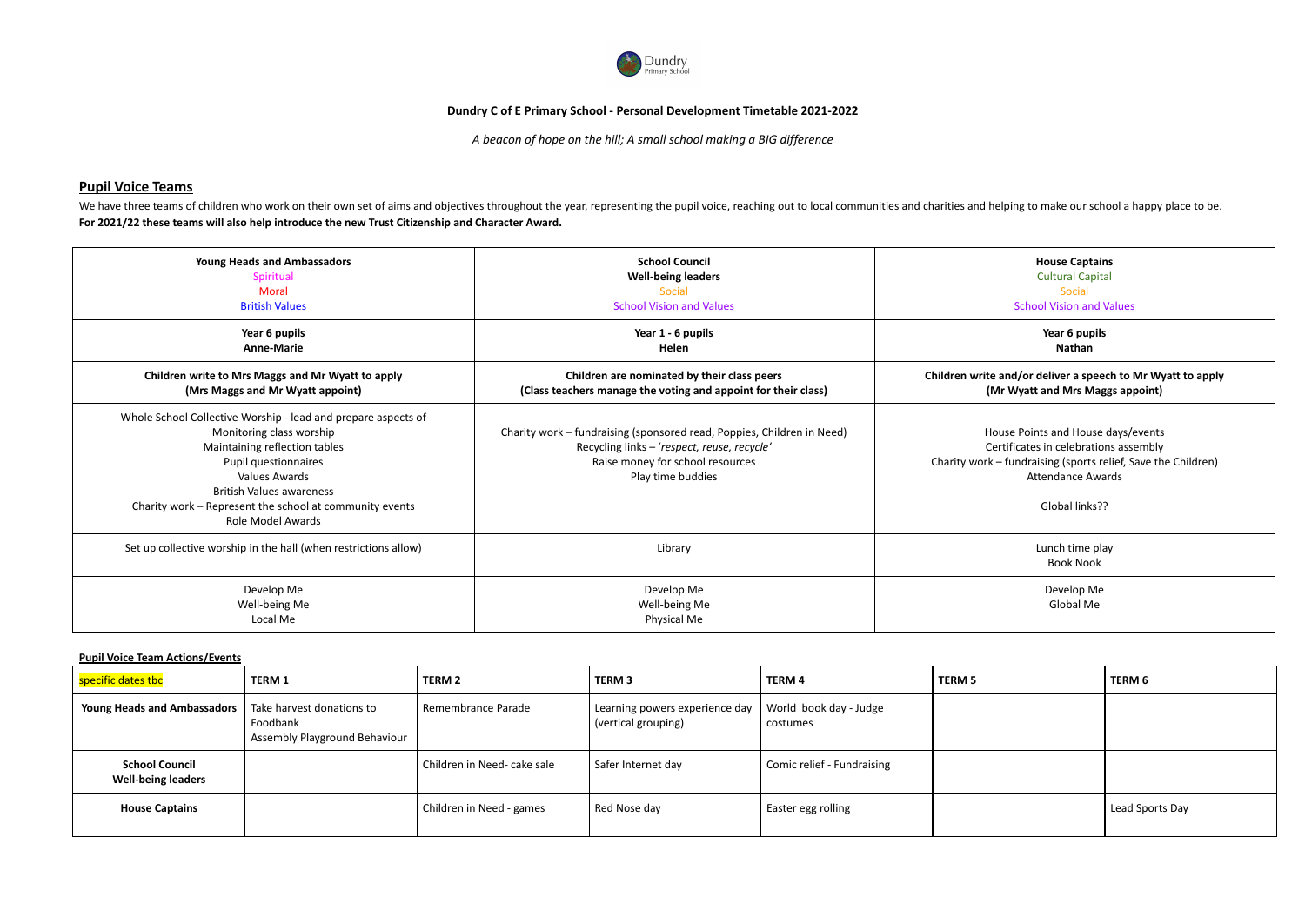

*A beacon of hope on the hill; A small school making a BIG difference*

# **Community Links**

To reflect part of our mission statement, we plan a series of one-off and ongoing events that help our children to play an important role in our local community, our wider community and our global community.

| specific dates tbc                                        | <b>TERM 1</b>                                                                                         | <b>TERM 2</b>                                                                                                                                                                                    | TERM <sub>3</sub>                                                                                                               | TERM 4                                                                                                                                        | <b>TERM 5</b>                               | TERM <sub>6</sub>                                                                                                        |                                                                      |
|-----------------------------------------------------------|-------------------------------------------------------------------------------------------------------|--------------------------------------------------------------------------------------------------------------------------------------------------------------------------------------------------|---------------------------------------------------------------------------------------------------------------------------------|-----------------------------------------------------------------------------------------------------------------------------------------------|---------------------------------------------|--------------------------------------------------------------------------------------------------------------------------|----------------------------------------------------------------------|
| Community events                                          | Harvest produce for<br>Withywood Foodbank                                                             | Remembrance Parade<br><b>FODs Christmas Raffle</b><br><b>Christmas Tree Festival</b><br>04/12<br>PTA Christmas cards                                                                             | FODs social event for<br>parents<br>Safer internet day<br>Y5/6 Speak Out<br>Competition                                         | Pancake race<br>Easter bonnets and egg<br>rolling<br>Mother's Day lunch<br><b>FODs Easter Raffle</b><br><b>Science Week</b><br>World book day | <b>SLN Poetry Competition</b>               | KS2 Play<br>Joint Y6 Residential with St<br>Julian's/Shoscombe<br>Arts & Creativity Week<br>Sports Day with picnic lunch |                                                                      |
| Parent Cafes/workshops<br>and engagement<br>opportunities | Meet the teacher 9/9<br>$2:30$ pm and $3:00$ pm<br>Open Morning prospective<br>new entrants Sept 2022 | Parent forum / meet a<br>governor 4/11 9:25am<br>SEN Cafe<br>Parents Evenings<br><b>Phonics Cafe (Sally)</b><br>Dogs Trust visit (3.11.21)<br>Open Morning prospective<br>new entrants Sept 2022 | E-Safety cafe<br>parent forum / meet a<br>governor<br>Open Morning prospective<br>new entrants Sept 2022                        | <b>Reading Cafe</b><br><b>Parents Evenings</b>                                                                                                | <b>Maths Cafe</b><br>parent forum           | Art Exhibition ??<br>School reports                                                                                      |                                                                      |
| <b>Global Awareness and</b><br><b>British Values</b>      | <b>Black Lives Matter/Black</b><br><b>History Month</b>                                               | Uk Parliament Week (1-7<br>November)<br>Remembrance                                                                                                                                              | Children's Mental Health<br>Week (7-13th February)<br>Theme- Growing Together<br>Random Acts of Kindness<br>Day (17th February) | Fair Trade fortnight (21st<br>Feb- 6th March)<br>International Women's Day<br>08/03<br>British Science Week 11-20<br>March                    | Earth Day 22/4<br>World FairTrade Day 07/05 | International Children's Day<br>01/06                                                                                    |                                                                      |
| Charities                                                 | MacMillan Coffee Morning-<br>Cancer support<br>Bank                                                   | Children in Need<br>Poppy Appeal<br>Christmas Jumper Day- Save<br>the Children<br>Dogs Trust visit (3.11.21)                                                                                     |                                                                                                                                 | Comic relief 19/3/21                                                                                                                          |                                             |                                                                                                                          |                                                                      |
| <b>Whole School</b>                                       |                                                                                                       | Harvest Banquet                                                                                                                                                                                  | Christmas Raffle - PTA                                                                                                          |                                                                                                                                               | Mother's Day lunch                          |                                                                                                                          | Father's Day lunch<br>Summer Fayre<br>Whole school mus<br>experience |

| TERM <sub>6</sub>                                                                                                        |                                                                        |
|--------------------------------------------------------------------------------------------------------------------------|------------------------------------------------------------------------|
| KS2 Play<br>Joint Y6 Residential with St<br>Julian's/Shoscombe<br>Arts & Creativity Week<br>Sports Day with picnic lunch |                                                                        |
| Art Exhibition ??<br>School reports                                                                                      |                                                                        |
| International Children's Day<br>01/06                                                                                    |                                                                        |
|                                                                                                                          |                                                                        |
|                                                                                                                          | Father's Day lunch<br>Summer Fayre<br>Whole school music<br>experience |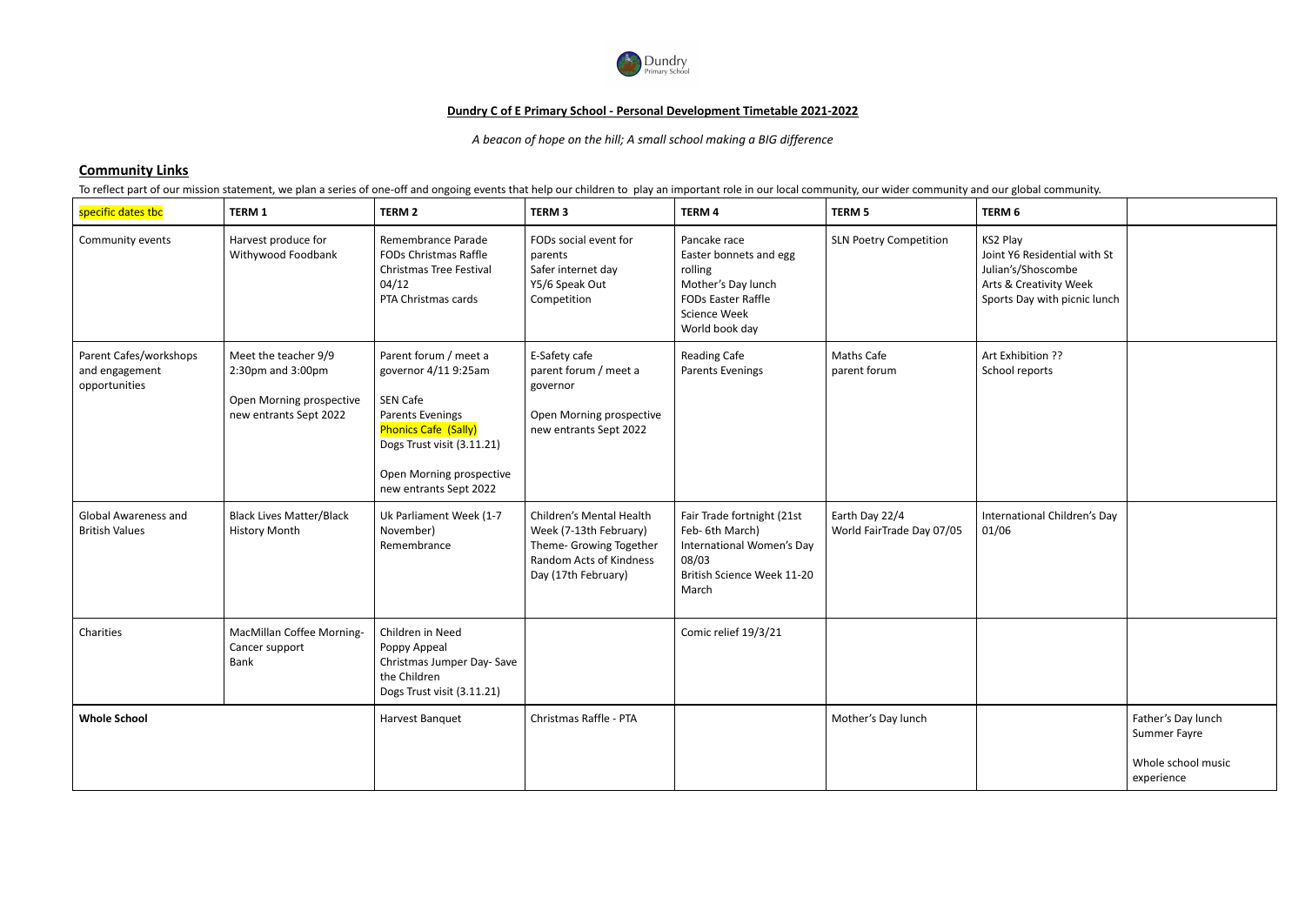

*A beacon of hope on the hill; A small school making a BIG difference*

# **Performing Arts, speaking and listening**

| 2021-22 CYCLE A |                                                                           |                                                                                  |                                                      |                                                                                               |                         |                                                                     |  |  |
|-----------------|---------------------------------------------------------------------------|----------------------------------------------------------------------------------|------------------------------------------------------|-----------------------------------------------------------------------------------------------|-------------------------|---------------------------------------------------------------------|--|--|
|                 | Term 1                                                                    | Term 2                                                                           | Term 3                                               | Term 4                                                                                        | Term 5                  | Term 6                                                              |  |  |
| EYFS/Y1         | Harvest festival 30/9<br>Bath literature festival                         | Traditional nativity KS1 9/12<br>10am and 2pm                                    | Oak/Conifer Reading Buddies                          | World book day visitors - read<br>a story                                                     |                         | Talent Show - children plan,<br>rehearse and perform for<br>parents |  |  |
| <b>Y2</b>       | Harvest festival 30/9<br>Bath literature festival                         |                                                                                  |                                                      | World book day visitors - read<br>a story                                                     |                         |                                                                     |  |  |
| <b>Y3/Y4</b>    | Harvest festival 30/9<br>Bath literature festival                         | Christingle/Carols for parents<br>16/12 2pm                                      |                                                      | World book day visitors - read $\vert$<br>a story                                             | Poetry Slam Y3/4        | KS2 choir festival                                                  |  |  |
| <b>Y5/Y6</b>    | Harvest festival 30/9 -<br>Performance Poetry<br>Bath literature festival | Author Zoom with Aisling<br>Fowler - Y5/6<br>Wartime Remembrance<br>Poetry - 5/6 | Speak Out Y5/6<br><b>Oak/Conifer Reading Buddies</b> | SLN Poetry competition for<br>Performance Poetry<br>World book day visitors - read<br>a story | <b>KS2 Spelling Bee</b> | <b>KS2 Musical Performance</b>                                      |  |  |
|                 |                                                                           |                                                                                  |                                                      |                                                                                               |                         |                                                                     |  |  |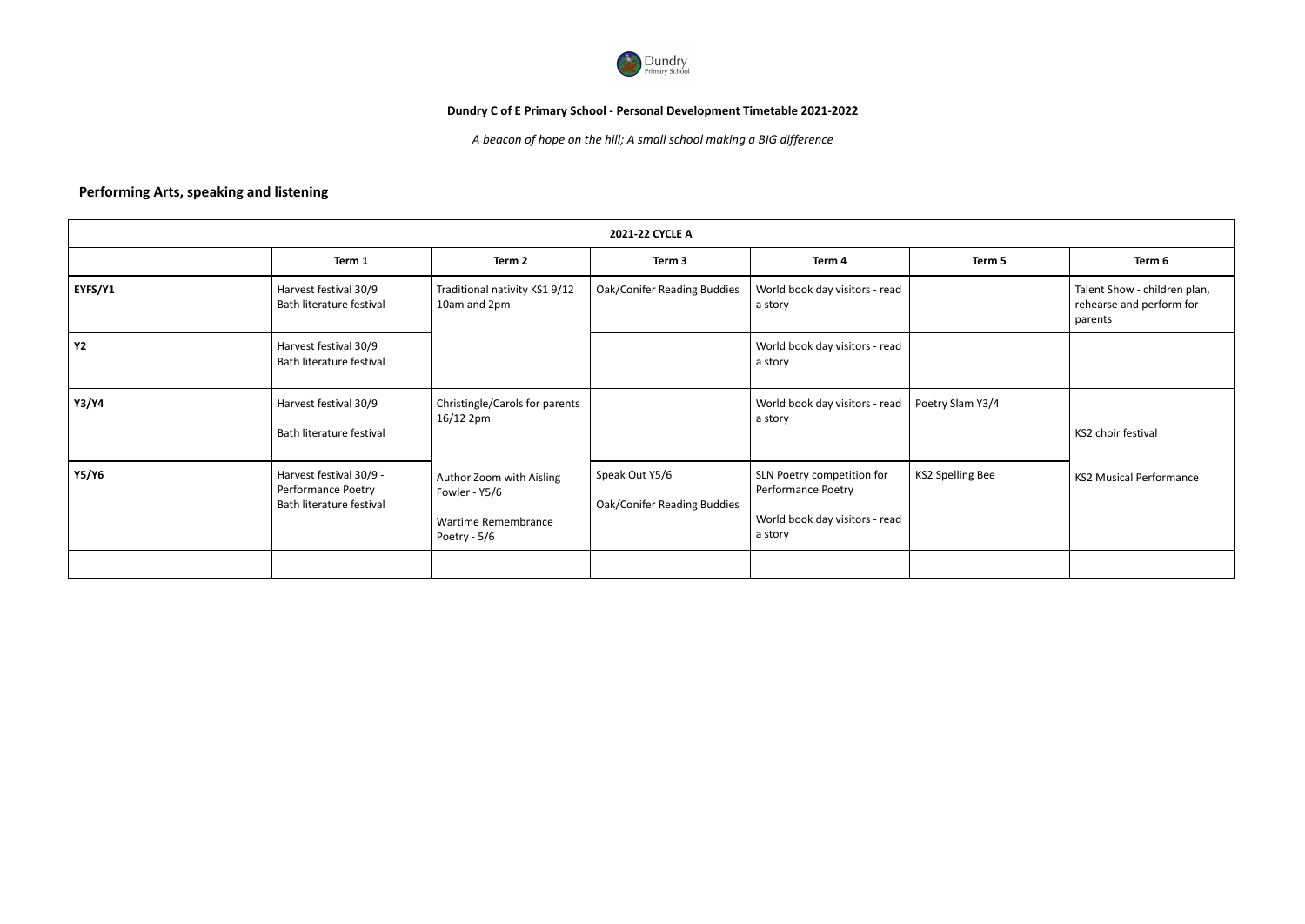

*A beacon of hope on the hill; A small school making a BIG difference*

# **Trips, visitors and experiences (mostly to enrich learning)**

|           | 2021-22 CYCLE A                                                                                                               |                                                                                                                                                                                                                                                                                                                |                                                                                                                                                                                                     |                                                                                                                                     |                                                                                                                                    |                                                                                                                                                                                    |  |  |
|-----------|-------------------------------------------------------------------------------------------------------------------------------|----------------------------------------------------------------------------------------------------------------------------------------------------------------------------------------------------------------------------------------------------------------------------------------------------------------|-----------------------------------------------------------------------------------------------------------------------------------------------------------------------------------------------------|-------------------------------------------------------------------------------------------------------------------------------------|------------------------------------------------------------------------------------------------------------------------------------|------------------------------------------------------------------------------------------------------------------------------------------------------------------------------------|--|--|
|           | Term 1                                                                                                                        | Term 2                                                                                                                                                                                                                                                                                                         | Term 3                                                                                                                                                                                              | Term 4                                                                                                                              | Term 5                                                                                                                             | Term 6                                                                                                                                                                             |  |  |
| EYFS/Y1   | <b>Bath Literature Festival</b><br>(Online) w/b 27/9<br>Bristol & SSGB trip<br>Visit from a builder                           | Pantomime<br>Dogs Trust visit (3.11.21)<br>Wellie walk - local area                                                                                                                                                                                                                                            | Chinese restaurant<br>Visitor - to talk about what it<br>was like to go to Dundry<br>school in the past<br>Visitor Fire/Police to talk<br>about jobs and transport<br>Church: beginner service 20/1 | Trip - castle<br>World Book Day<br>Easter egg Hunt - following<br>clues - Local area<br>Parents invited in to our<br>Castle Gallery | Growing vegetables to use in<br>cooking. Creating an<br>allotment?<br>Visitor to talk to chn about<br>gardening.<br>Visitor - baby | Visit to the seaside<br>(Clevedon?)<br>Cooking with our produce                                                                                                                    |  |  |
| <b>Y2</b> | <b>Bath Literature Festival</b><br>(Online) w/b 27/9<br>Bristol & SSGB trip<br>Visit from a builder                           | Pantomime<br>Dogs Trust visit (3.11.21)<br>Wellie walk - local area                                                                                                                                                                                                                                            | map and field work on<br>location - Dundry? The<br>Mendips? Bristol?                                                                                                                                | World Book Day<br>Bedtime story<br><b>Science Week</b>                                                                              | Visit a local farm                                                                                                                 | Seaside trip                                                                                                                                                                       |  |  |
| Y3/4      | <b>Bath Literature Festival</b><br>(online) w/b 27/9<br>Archaeologist visit 8.10.21                                           | Pantomime<br>Dogs Trust visit (3.11.21)<br>KS2 Police Visit - E Safety<br>Y3/4 Visit from Jen Holt-<br>archaeologist talk about<br>Stone Age-Iron Age sites<br>FM-Y to liaise with Jen Holt<br>about possible trip to Stone<br>Age burial site at Stanton<br>Drew<br>Chew valley sports - invasion<br>festival | Orienteering<br>Zoo visit or visitors to school<br>Chew Valley sport festival                                                                                                                       | Visitor - to talk about<br>skeletons, muscles, nutrition<br>Chew Valley sport festival                                              | Chew Valley sport festival<br>Explorerdome - sound workshop<br>or<br><b>House of Parliament</b>                                    | Chew Valley sport festival<br>River visit? Speak with Wessex<br>Water?                                                                                                             |  |  |
| Y5/6      | <b>Bath Literature Festival</b><br>(online) w/b 27/9<br>Bristol Museum Loan Box (4th<br>October)<br>Author Zoom (4th October) | Pantomime<br>Church reading on<br>Remembrance Day.<br>Dogs Trust visit (3.11.21)<br>KS2 Police Visit - E Safety<br><b>Christmas Dinner</b>                                                                                                                                                                     | Speak Out 2022 MAT Public<br><b>Speaking Competition</b><br>Somerset Literacy Network<br>Poetry Competition 2022<br>Artist Visit<br>Water Cycle visit either at                                     |                                                                                                                                     | Residential Camp - Mendip<br><b>Activity Centre</b>                                                                                | End of Year KS2 Dramatic<br>Performance in front of a large<br>audience.<br>Pilgrim Day with Bath and<br>Wells Diocese at Wells<br>Cathedral<br>Natural History Museum -<br>London |  |  |